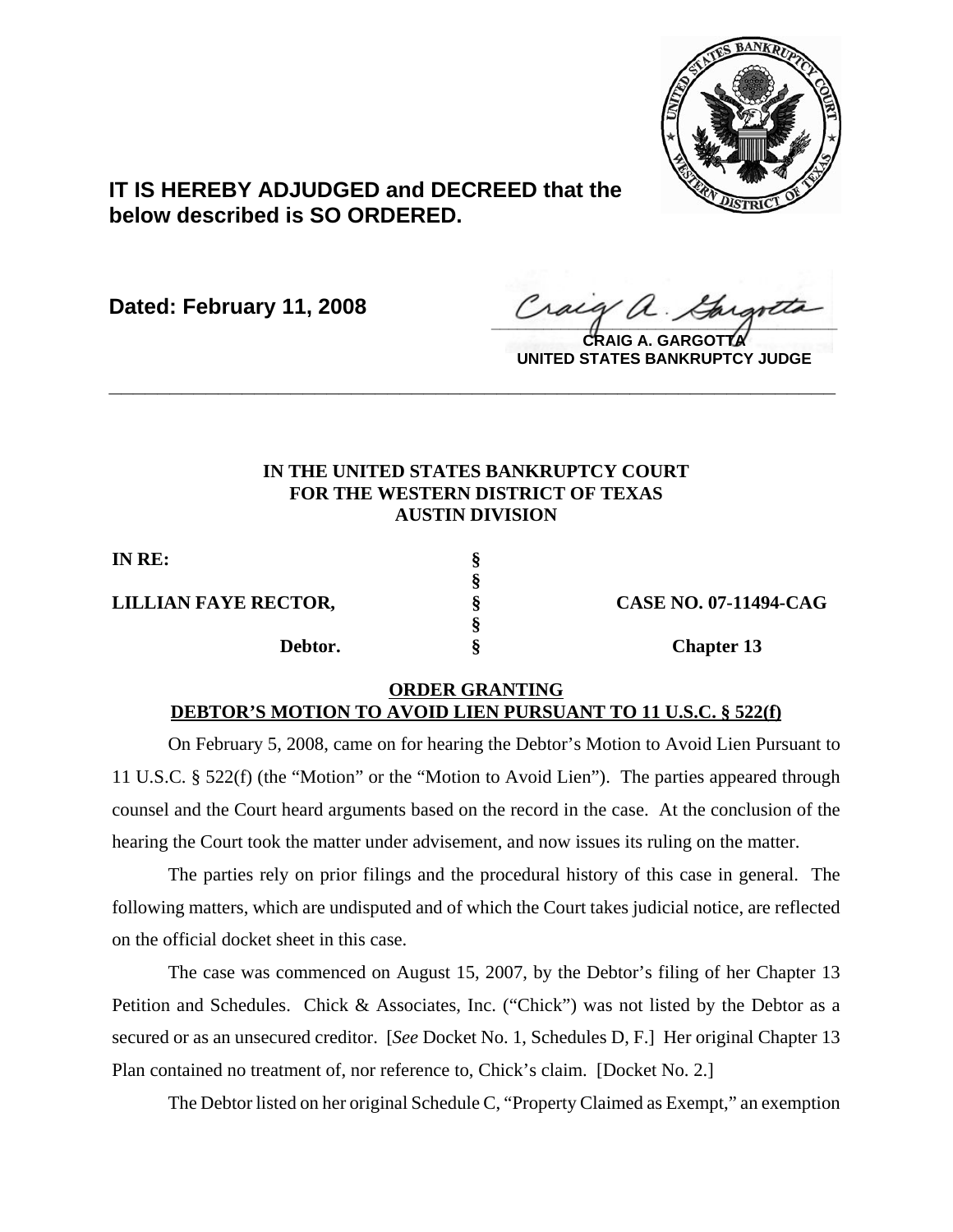under 11 U.S.C. § 522(d)(5), also known as the "wildcard exemption," of the following: Undeveloped Land Lot 1 through 8, Block 11, Bastrop County, texas. Commonly known as Jackson/Houston Streets, Elgin, Texas. Land is appraised at \$9,750.00, however, debtor believes land could be sold for \$12,000 or more. In Debtor's Possession.

[Docket No. 1.] The Debtor listed the "Value of the Claimed Exemption" as \$0.00, and the "Current Value of Property Without Deducting Exemption" as \$12,000.

The Section 341 First Meeting of Creditors was set for September 26, 2007. [Docket No. 5.] Notice of that Meeting was apparently not sent to Chick. [Docket No. 6.] The Meeting was conducted and concluded on September 26, 2007. [Entry following Docket No. 11.]

On October 25, 2007, confirmation of the Debtor's original Chapter 13 Plan was denied. [Docket No. 22.]

On that same date, the Debtor amended her Schedules C and D, among others, and her matrix. [Docket No. 19.] She included Chick as a secured creditor on her Amended Schedule D, and listed two different attorneys and another entity as representing it. Her matrix was similarly amended. The claim was listed at \$11,788.53, and as a judgment lien secured by "exempt real property," having a value of \$12,000. The Debtor also amended her claimed exemption of the Undeveloped Land in Elgin, changing the "Value of the Claimed Exemption" to \$211.47, but keeping the Value of the Property Without Deducting Exemption" as \$12,000.

On that same date, October 25, 2007, the Debtor filed her first Amended Chapter 13 Plan. [Docket No. 20.] Like the original Plan, it too contained no treatment of, nor reference to, Chick's claim. Debtor's counsel served Chick, however, with a copy of the original Section 341 Meeting of Creditors Notice and her Amended Chapter 13 Plan on October 25, 2007. [Docket No. 26.] According to the record, this was the first notice of the case that Chick received.

On October 30, 2007, Chick filed Proof of Claim No. 10-1, asserting an unsecured nonpriority claim in the amount of \$38,660.54, and checking the box indicating "there is no collateral or lien securing [its] claim, or [its] claim exceeds the value of the property securing it, or . . . none or only part of [its] claim is entitled to priority."

On December 11, 2007, the Debtor filed an Objection to Proof of Claim of Chick & Associates (the "Objection to Claim"). [Docket No. 37.] The Debtor in her Objection to Claim, noting that the claim was filed "as unsecured in amount," asked that the claim be "allowed and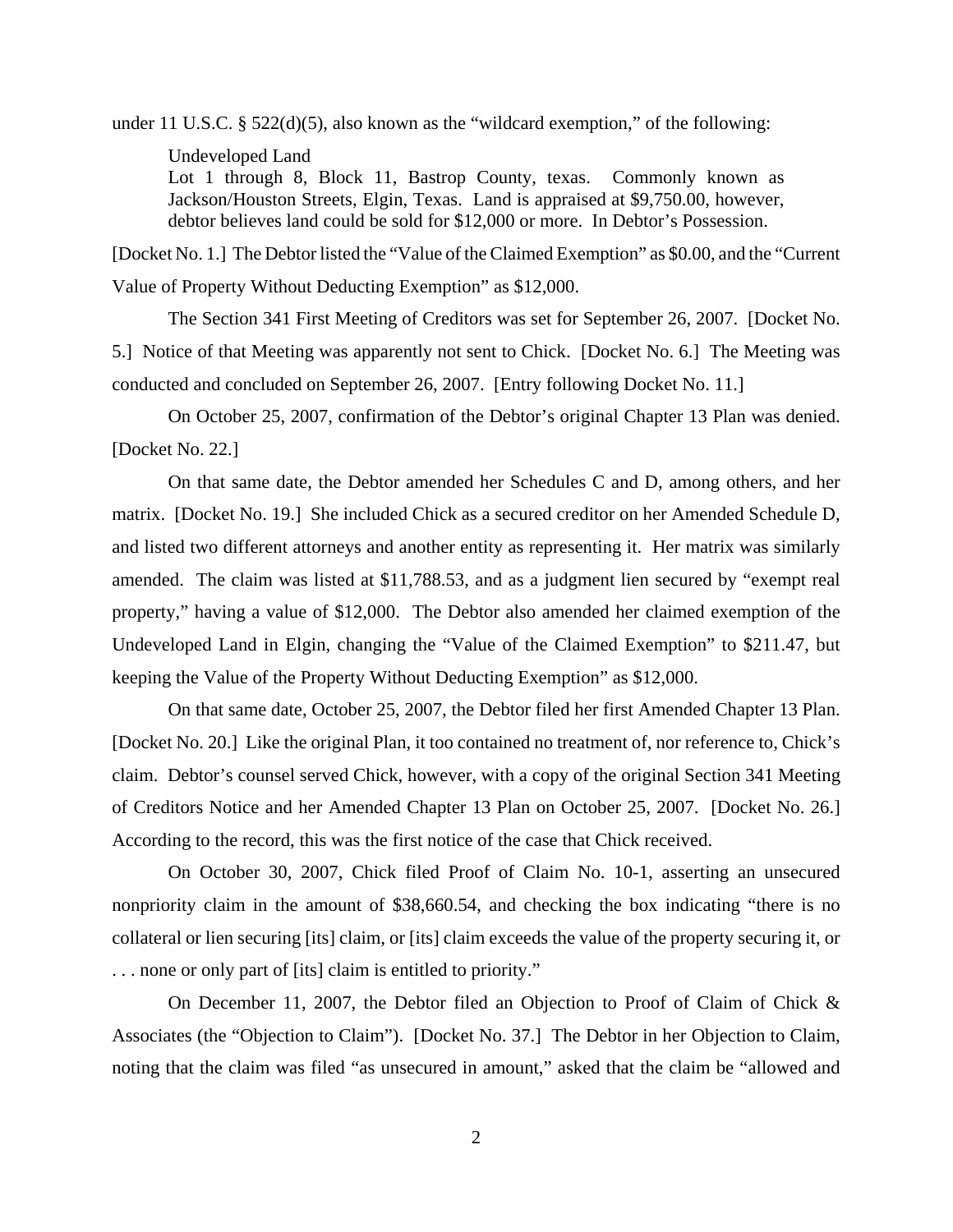classified as a secured claim with a lien" on the Undeveloped Land in Elgin. The Objection to Claim was filed with a notice providing that if no response were filed within twenty days of service, it might be sustained without further notice or hearing.

On that same date, Chick filed an Amended Proof of Claim, asserting a claim of \$38,150.55 secured by, and to the extent of the value of (\$12,000), the Undeveloped Land, and unsecured for the balance (\$26,150.55). [Proof of Claim No. 10-2.]

Chick filed a Response to the Objection to Claim on December 17, 2007, in which it referred to its Amended Claim, asserting that it "cure[d] Debtor's objection." [Docket No. 47.] As a result of the filing of that Response, the Objection to Claim was set for hearing on January 8, 2008. [Docket No. 48.] At that hearing, Debtor's counsel announced that he was withdrawing her Objection to Claim in light of the claim's amendment.

On December 14, 2007, however, the Debtor had begun a new line of attack on Chick's claim. On that date, the Debtor again amended her Schedule C, along with Schedules A and B. [Docket No. 45.] This time, the Debtor listed the Undeveloped Land as having a value of \$9,890, with a secured claim of \$0.00, and claimed it as exempt to the full extent of its value under 11 U.S.C. § 522(d)(5), the "wildcard exemption." Consistent with those Schedule amendments, on December 26, 2007, the Debtor amended her Chapter 13 Plan again, this time including in the Plan's Supplemental Provisions a motion to avoid the \$9,890.00 lien of Chick as to the "non-exempt portion of real property" and to treat its claim as totally unsecured. [Docket No. 50.] The Debtor also filed, that same day, a separate Motion to Avoid Lien, the subject of the hearing on February 5, 2008, in which she seeks the same relief as in the second Amended Plan. [Docket No. 51.]

On January 10, 2008, Chick filed a Response to the Motion to Avoid Lien. [Docket No. 57.] In the Response, it asserts two grounds for denial of the Motion: (1) that not all of the property is exempt, in that its value exceeds the allowed exempt amount under 11 U.S.C. § 522(d)(5), and (2) that the Debtor is judicially estopped by her prior allegations that Chick's claim was in fact secured by the property. On January 28, 2008, Chick filed an Objection to Confirmation of the second Amended Plan, asserting as grounds for denial of confirmation the Debtor's lack of good faith, based on her allegedly inconsistent positions on the secured status of its claim. [Docket No. 62.] In particular, Chick challenges the Debtor's right to avoid its lien, contending that the Debtor under the terms of the second Amended Plan is "attempt[ing] to avoid Chick's lien on 'non-exempt real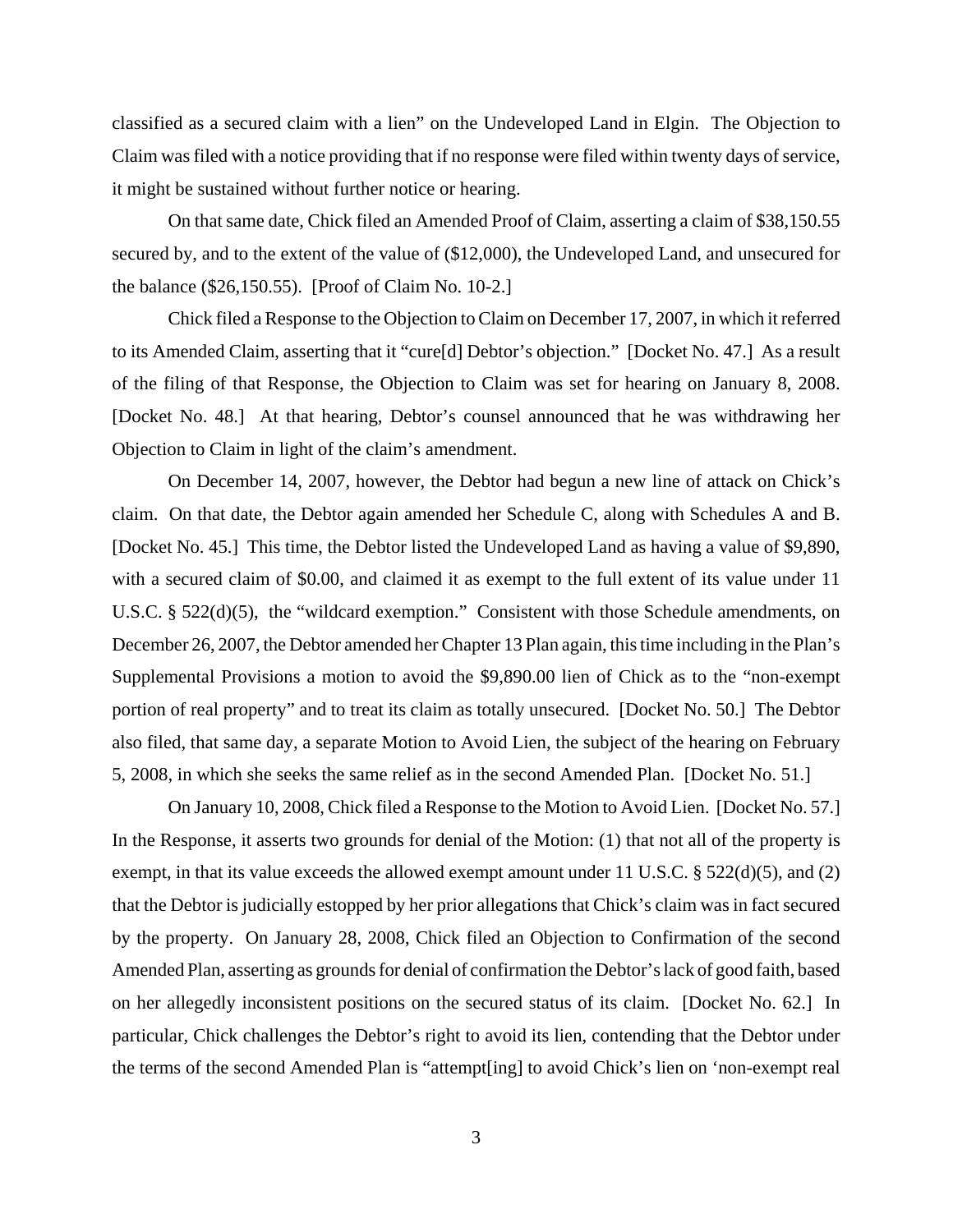property'" when "there are no grounds to avoid this lien on non-exempt real property [and, i]nterestingly, Debtor does not show any non-exempt real property on her schedules." The confirmation hearing on the second Amended Chapter 13 Plan has been continued until February 12, 2008.

On February 4, 2008, Chick filed an Amended Response to the Motion to Avoid Lien [Docket No. 67], as well as an Amended Objection to Confirmation [Docket No. 66]. In its Amended Response to the Motion, Chick reurges its arguments that the value of the property exceeds the amount available to the Debtor to exempt under  $\S$  522(d)(5), and that the Debtor is judicially estopped to avoid the lien (citing authority for the latter argument). In the Amended Objection to Confirmation, Chick reiterates its arguments that the motion to avoid lien in the Plan attempts to avoid its lien on "non-exempt real property," and that not all the property is exempt since its value exceeds the available amount under § 522(d)(5). Chick also adds another argument that, according to her Schedule C, the Debtor exempted only \$211.47 of the value of the subject property, so that the amount of the lien that can be avoided is limited to that amount.

At the hearing on February 5, 2008, on the Motion to Avoid Lien, counsel for Chick abandoned its argument that the property, because it is real estate, cannot be claimed as exempt under 11 U.S.C. §  $522(d)(5)$ .<sup>1</sup> With respect to the argument that the property is not fully exempt because its value exceeds the allowed amount under § 522(d)(5), Debtor's counsel argued that Chick was mistaken on the facts regarding what was listed on the Amended Schedules, and counsel for Chick contacted the Court after the hearing to agree that he had, in fact, been mistaken. After conducting its own review of the most recent Amended Schedule C, the Court agrees and so finds that Chick's objection to the Motion to Avoid Lien on that basis should be overruled.

Finally, the Court also rejects Chick's argument that the Debtor should be judicially estopped

<sup>&</sup>lt;sup>1</sup> Assuming this argument is not barred by Chick's failure to timely object to Debtor's exemption in her second Amended Schedule C (*see In re Schoonover*, 331 F.3d 575 (7<sup>th</sup> Cir. 2003); *accord*, *In re Mitchell*, 80 B.R. 372 (Bankr. W.D. Tex. 1987)), and without deciding the issue here, this Court sees no restriction on exempting real estate under § 522(d)(5). The section itself allows exemption of "any property." Courts have held that this means that any property can be exempted under the subsection, provided that the property is part of the debtor's bankruptcy estate under Bankruptcy Code § 541. *In re Smith*, 640 F.2d 888, 891 (7<sup>th</sup> Cir. 1981). Specifically, real property owned by the debtor but not used as a residence has been held to be properly exempted under § 522(d)(5). *See e.g., In re Hilbert*, 12 B.R. 434 (Bankr. E.D. Pa. 1981); *In re Eldridge*, 15 B.R. 594 (Bankr. S.D. N.Y. 1981).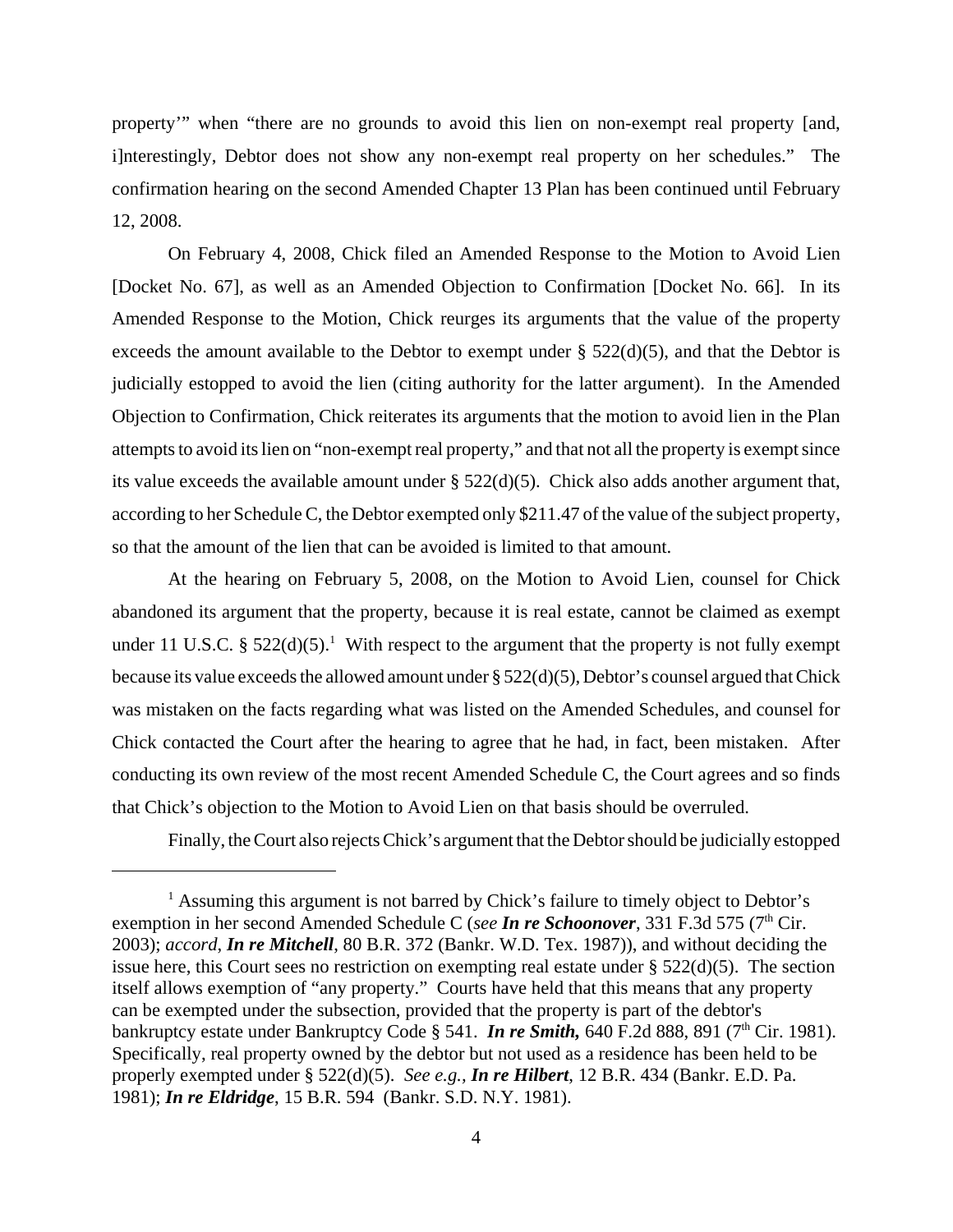to challenge its lien. As pointed out in Chick's Amended Response to the Motion to Avoid Lien, the courts have found that, while "the circumstances under which judicial estoppel may appropriately be invoked are not reducible to any general formulation[, n]evertheless, several factors typically inform the decision whether to apply the doctrine in a particular case":

First, a party's later position must be clearly inconsistent with its earlier position. Second, courts regularly inquire whether the party has succeeded in persuading a court to accept that party's earlier position, so that judicial acceptance of an inconsistent position in a later proceeding would create the perception that either the first or the second court was misled. Third, courts ask whether the party seeking to assert an inconsistent position would derive an unfair advantage or impose an unfair detriment on the opposing party if not estopped.

## *New Hampshire v. Maine,* 532 U.S. 742, 743 (2001).

The Debtor argues that, for judicial estoppel to apply, the "inconsistent positions" must have been in two different actions, rather than in a single bankruptcy case as in this instance (assuming there were inconsistent positions at all). It may be that in the bankruptcy context, adversary proceedings and/or contested matters within the same bankruptcy case should be considered different "proceedings" for purposes of judicial estoppel. *See generally, In re Coastal Plains, Inc.*, 179 F.3d 197 (5th Cir. 1999), *cert. denied, Mims v. Browning Mfg.*, 528 U.S. 1117 (2000) (applying judicial estoppel in an adversary proceeding, filed in the bankruptcy case but being tried in district court after withdrawal of the reference, because of positions taken in filing schedules and litigating a motion for relief from stay earlier in the bankruptcy case).

However, the Court need not decide that question, because it finds that the Debtor's positions complained of here were not "clearly inconsistent." In fact, the Court finds, as her counsel argued at the hearing, the Debtor's having agreed that the claim is secured is not only entirely consistent with her attempt to avoid the lien, but it is also a necessary element in proving a right to such avoidance. Section  $522(f)(1)(A)$ , applicable here, provides in relevant part that "the debtor may avoid the fixing of a lien on an interest of the debtor in property to the extent that such lien impairs an exemption to which the debtor would have been entitled under subsection (b) of this section, if such lien is . . . a judicial lien . . .." In other words, the Debtor may only avoid "a lien" and only to the extent that "such lien impairs an exemption." Thus, there must be a lien, which presumably must be valid in order to impair an exemption of the Debtor. The Debtor's statements and positions in her pleadings and her actions in first objecting to the claim and seeking its allowance as secured, and